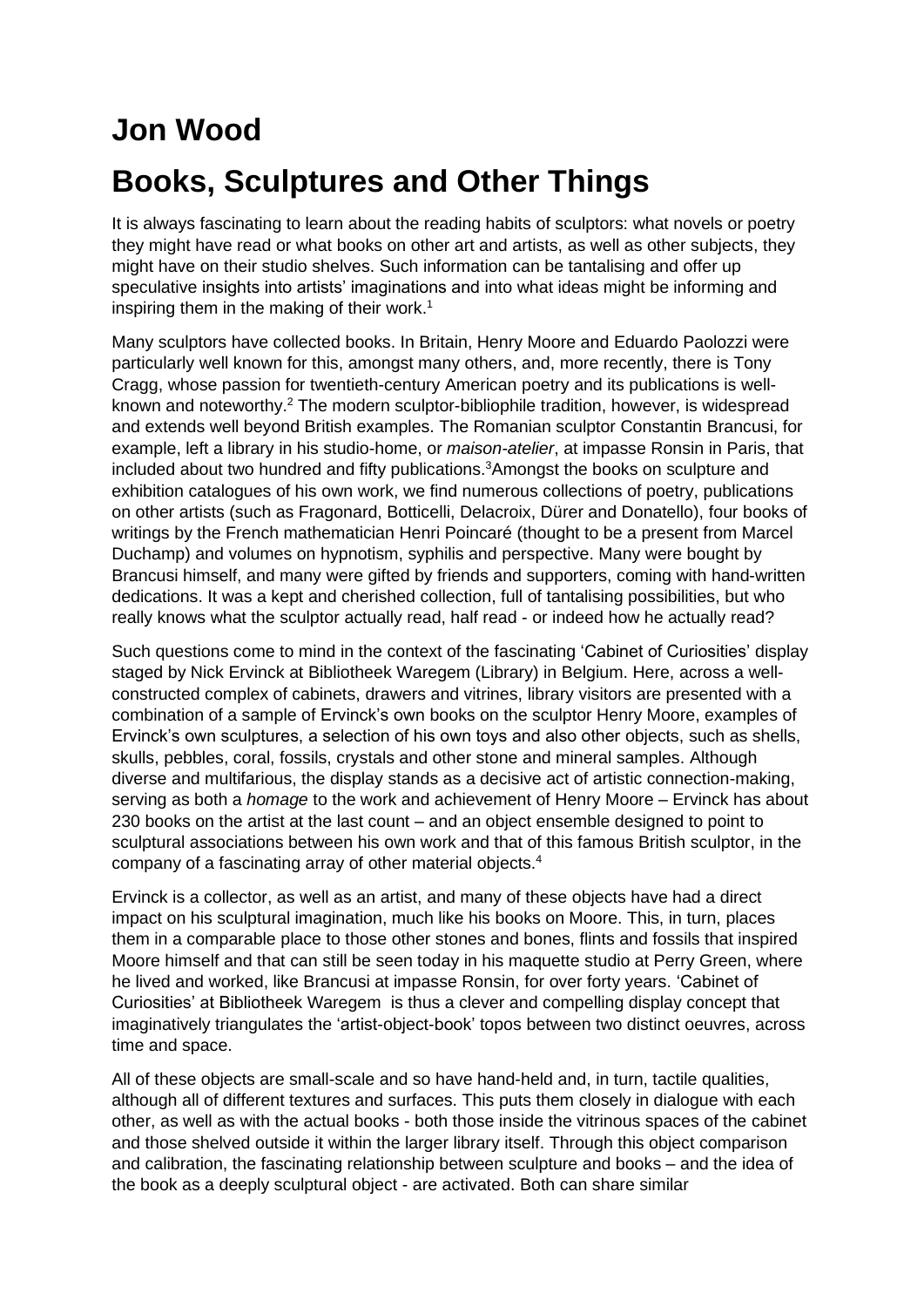phenomenological properties: they can be held and turned in the hand, and they can be appreciated at leisure and in slow time. Such correspondences have a particular urgency and poignancy today as we read and look at books in the time of their digital reproduction. Books and sculptures have an analogical life, rooted in the physical world, however indebted to the virtual they might in fact be in their envisaging and production.

Ervinck's display thus stands, on one level, as a call to attend to the manual scale and to pay better attention to things close up and at hand. Sculptures, like books, take up space – space that is becoming increasingly precious and needed for other things – at the same time as they can be an extraordinary means of creating it in the minds of their viewers and readers. They can be weighty, obdurate and stubborn, as they aim to carry their messages long into the future, but standing in intimate relation to the bodies that surround them, they are also packed with possibilities and generative, imaginative potential.

Because of all this, a book makes particular sense, as a form and frame, to present the work of a sculptor. There is a fit and a meeting of modes since the book format is a personal and physical means of revealing an oeuvre which is itself object-physical and personal. Like so many sculptures, books are forms of enclosure and containment - vessels to carry and communicate ideas. This present book, like the books on Moore on Ervinck's shelves, is a way of documenting, interpreting and making physically accessible, and an invitation to get inside the mind of the artist.

This motivation ties closely into one of Ervinck's main ambitions as a sculptor, which, in his own words, is to explore "cross-pollinations between the digital and the physical" and to make work that resides in and emerges from the close spaces of productive tension between the made and grown, the organic and non-organic.<sup>5</sup> Over the last ten to fifteen years, Ervinck has gradually established a reputation for himself as the maker of fantastical sculpture that has an ability to appeal directly to our sense of bodily constitution. Synthetic and often brightly coloured – regularly deploying his favourite and famously eye-catching RAL1003 Yellow – his sculpture stops you in your tracks, asking you to feel the blurred boundaries between things.

In doing so, they bring together the hard and the soft, rigidity and fluidity, resilience and vulnerability, with works that blend structure and surface, and that look at once carapace-like but also as if their insides were part of their outsides and outer armour. Ervinck's sculptures provoke intensely experienced reactions, as if we were coming face to face with something we have known and felt for a long, long time, but never met before. With so many of his works we are faced with sculptural, corporeal phantasmagoria that bring the *écorche* in contact with death metal decoration: a sculptural nervous system haunted by poltergeists and a gothic biomorphism in which sculptures appear materially suspended, caught simultaneously between the living and the dead, between bloom and bone.

Ervinck's recent, well-illustrated book, published in 2014, demonstrated many of these qualities, whilst also highlighting his work's connection to other sculptors.<sup>6</sup> Amongst these, we find artists from Art Nouveau and Belgian symbolism such as Fernand Khnopff, but we also find later modern sculptors such as Jean Arp, Barbara Hepworth, Bernard Meadows and, most notably for our purposes, Henry Moore.<sup>7</sup> In placing his work in dialogue with Moore's, Ervinck is joining a cast of talented sculptors who have done the same, both directly and indirectly, over the last seventy-five years. Many of these artists engage in Moore's oeuvre, developing and extending the formal language of figurative sculpture and finding new possibilities in and through them. Such work is often made by those, like Ervinck, who call themselves "sculptors" and what they do as "sculpture", and who see their own work as indirectly continuing his skills and interests, whilst sharing the same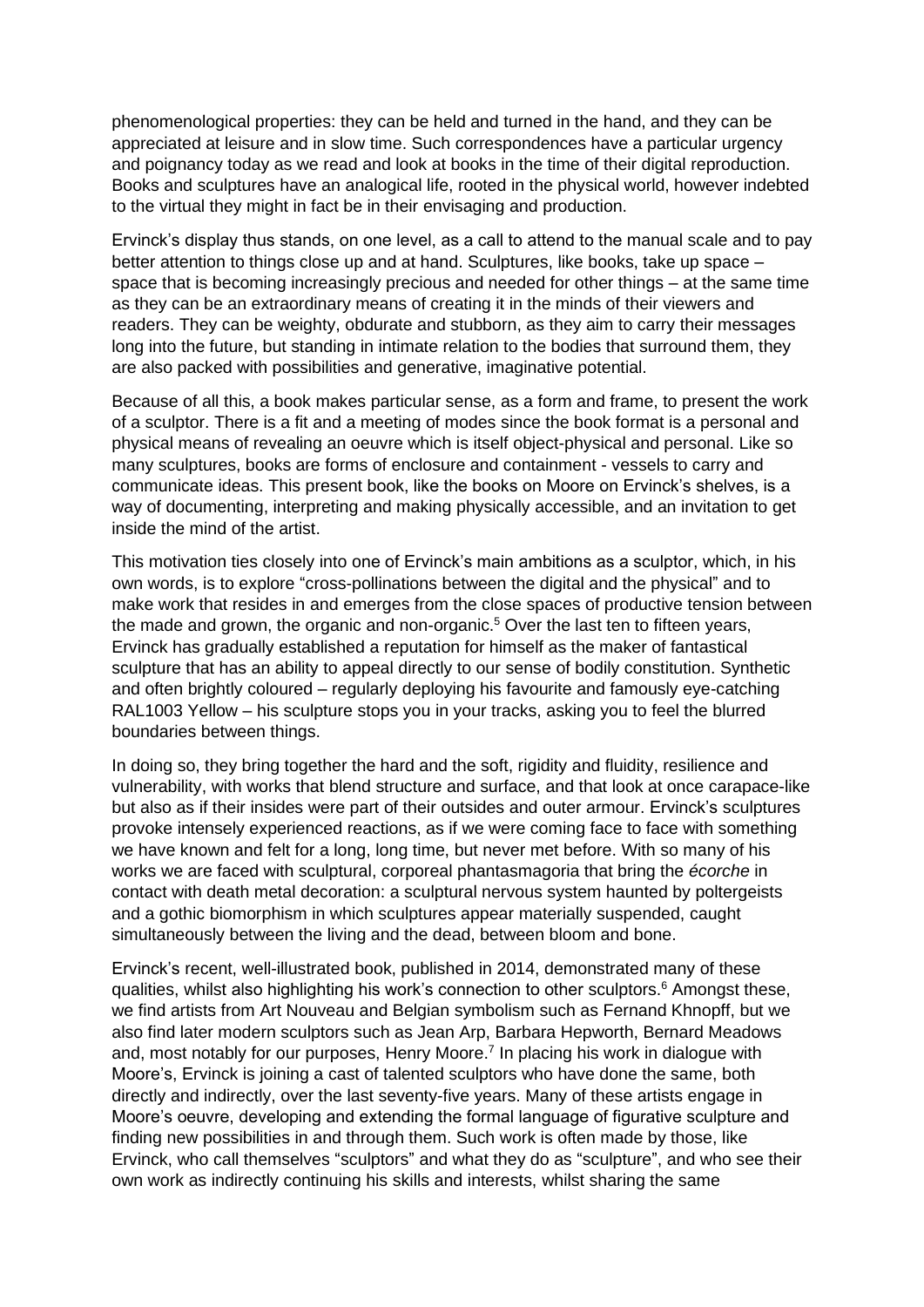epistemological terrain as Moore's work. Their interest tends to focus on the experience of figuration, the internal formal and emotional dynamics of the work. This is directly in keeping with Ervinck's own interest in Moore, but Ervinck is looking to push things still further in this area.

One of the interesting things about Ervinck's engagement is that it makes a contribution from outside Britain rather than from within it. The idea of a "family" of British Sculpture, as a national, cultural trope, has emerged with a vengeance across art's institutions and programmes since 1945 and has fostered, until quite recently, the idea of generational successions: of artistic grandparents, parents and children, and ultimately, of heirs and successors. Being the next successful British sculptor has often been seen as being potentially the 'next Moore' and as part of a male and "Oedipal" battle.<sup>8</sup> Writers have acknowledged this in the context of the "New Generation Sculptors" of the 1960s, the "New British Sculptors" of the 1980s and the "Young British Artists" of the 1990s, and it is striking to see how the generational inheritance issue features less in the views and writings of female sculptors than in those of their male counterparts.<sup>9</sup> As well as contests, this national sculpture family makes for some imaginary genealogies and sibling rivalries. The fact that the subject matter of much of Moore's work was the family – mothers and children and family groups – and charged by notions of natural, organic growth, brought this idea full circle, making a quasi-sociological, art historical notion a material and formal one. Many contemporary artists are still deeply aware of the metaphorical idea of Moore as an artistic father figure. It comes across in a variety of subtle ways, since, as Susan Hiller stated in relation to Moore's legacies: 'Thinking about a father figure and about a relation to a father figure, isn't easy. Maybe that accounts for the absence of sculptors in the conversations about Moore's influence.'<sup>10</sup>

Ervinck's engagement is thus interesting and timely, as the international life and imaginative possibilities of Moore's work are being revisited and reconsidered in the early twenty-first century. Working in and through books on Moore and the reproductions they contain, as much as the actual sculptures, means that Ervinck, like many artists thinking about Moore, is often dealing with a two-dimensional image of Moore's work, however large or monumental the reference work might be in real life. This small scale also enables an interesting and more controlled grasp of the work – seeing a large sculpture as if it were the size of the shell – and in doing so, echoing much of Moore's own expressed ability to think between sizes and easily recalibrate the scale of objects between the palm of his hand and the room.

Thinking about such matters takes us very much back into Ervinck's 'Cabinet of Curiosities' at Bibliotheek Waregem. It is a display that not only asks us again to think about the scaled relationships between objects and their potentialities, but that also turns sculptures into specimens: objects to be carefully considered, dissected even, and, like books, to be opened up and read.

 $1$  For an interesting project that considered the reading lists and bookshelves of artists and art writers, see: Simon Morris and Helen Sacoor, *Bibliomania 1998-1999*, Information as Material, 1999. Contributors included: Julie Ault, Victor Burgin, Neil Cummings, Mark Dion, Andrea Fraser, Matthew Higgs, Daniel Jackson, Joseph Kosuth, Marysia Lewndowska, Jeremy Millar, Hans-Ulrich Obrist, Cindy Smith, Haim Steinbach and Greville Worthington.

<sup>2</sup> For a book on Cragg's sculpture that addresses his interest in poetry, see: *Tony Cragg: It is, It isn't*, Köln: Walther Koenig in partnership with Tucco Russo (Torino), 2011.

<sup>3</sup> For a complete list of these books, see: *L'atelier Brancusi*, La Collection, Paris: Centre Georges Pompidou, 1997, pp. 232-49